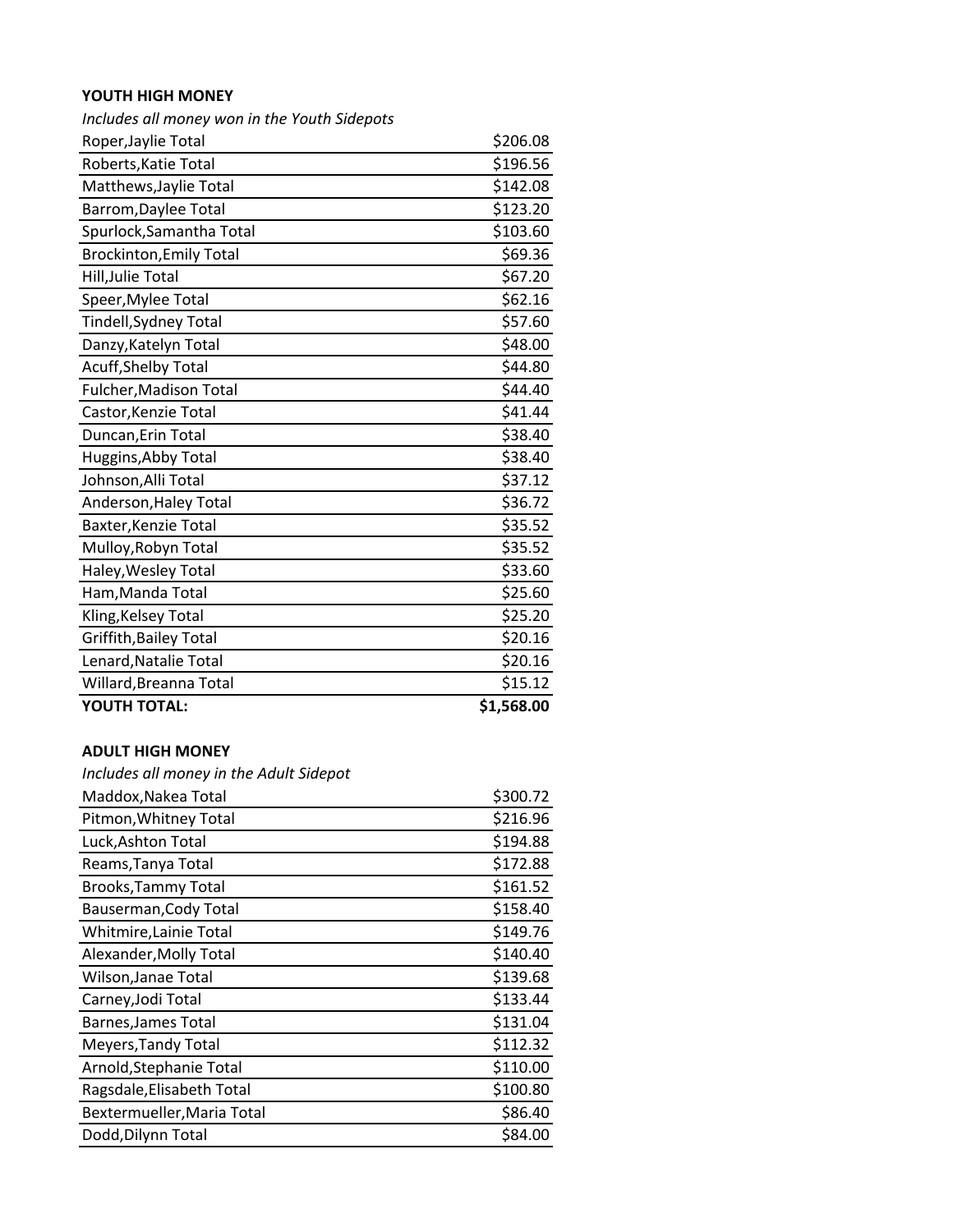| <b>ADULT TOTAL:</b>        | \$3,248.00 |
|----------------------------|------------|
| Kester, Nicole Total       | \$16.80    |
| Wilkes, Megan Total        | \$18.72    |
| Davenport, Tracy Total     | \$22.40    |
| Crainer, Jodi Total        | \$24.96    |
| Evans, Nicole Total        | \$28.80    |
| Koon, KD Total             | \$32.40    |
| Andrews, Josh Total        | \$33.60    |
| Withrow, Ashlie Total      | \$37.44    |
| Stiles, Kemah Total        | \$37.44    |
| Meier, Kristen Total       | \$39.20    |
| Gattis, Shannon Total      | \$42.00    |
| Wyllia, Megan Total        | \$43.20    |
| Patty, Jennifer Total      | \$43.20    |
| Lowrie, Kasey Total        | \$43.20    |
| Van Lare, Caroline Total   | \$50.40    |
| Cole, Leslie Total         | \$56.16    |
| Swink, Lyndie Total        | \$57.60    |
| Engle, MaKayla Jo Total    | \$72.00    |
| Olsen, Ritchie Total       | \$74.88    |
| <b>Boyce, Darren Total</b> | \$80.40    |

## **SENIOR HIGH MONEY**

*Includes all money won in the Senior Siepots*

| Cooper, Laurie Total         | \$378.40 |
|------------------------------|----------|
| Carr, Kelly Total            | \$190.08 |
| Bockman, Katie Total         | \$115.92 |
| West, Michelle Total         | \$112.00 |
| Martin, Donna Total          | \$100.80 |
| <b>Bagwell, Connie Total</b> | \$96.00  |
| Pippin, Linda Total          | \$86.40  |
| Laws, Cheryle Total          | \$84.80  |
| Haley, LeAnne Total          | \$72.00  |
| Matthews, Samantha Total     | \$72.00  |
| Watkins, Danny Total         | \$66.00  |
| Owen, Debbie Total           | \$64.00  |
| Spencer, Tena Total          | \$61.92  |
| Crowder, Tammy Total         | \$57.60  |
| Hogan, Kim Total             | \$57.60  |
| Curtis, Connie Total         | \$54.00  |
| McCartney, Michelle Total    | \$54.00  |
| Townsend, Carol Total        | \$51.84  |
| Lucas, Sherri Total          | \$48.00  |
| Scarberry, Sharla Total      | \$48.00  |
| Smith, Karen Total           | \$35.28  |
| Bishop, Dawn Total           | \$34.56  |
| Staggs, Michelle Total       | \$34.56  |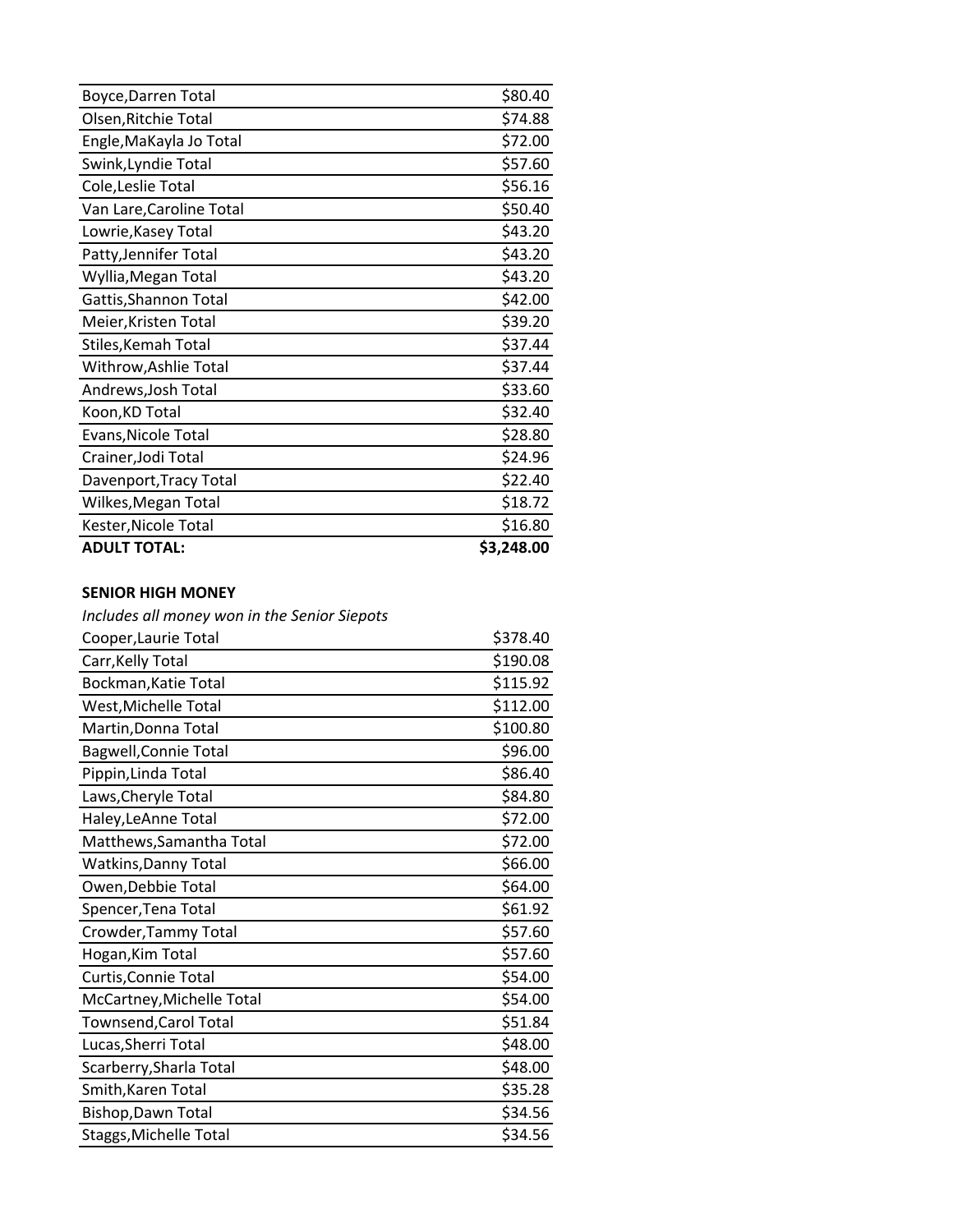| <b>SENIOR TOTAL:</b>   | \$2,096.00 |
|------------------------|------------|
| Thompson, Liz Total    | \$8.00     |
| Arnold, Cindy Total    | \$8.00     |
| Eldridge, Jackie Total | \$23.04    |
| Batcheler, Patty Total | \$24.00    |
| Barton, Margaret Total | \$25.20    |
| Allen, Suzanne Total   | \$32.00    |

## **OVERALL HIGH MONEY**

*Includes all money won in the Open, Average, & Rider Sidepots*

| includes all money won in the Open, Average, & Kider Sluepots |            |
|---------------------------------------------------------------|------------|
| Maddox, Nakea Total                                           | \$2,251.67 |
| Luck, Ashton Total                                            | \$1,717.25 |
| Cooper, Laurie Total                                          | \$1,571.30 |
| Pitmon, Whitney Total                                         | \$1,404.32 |
| Waddell, Add Total                                            | \$1,326.99 |
| Barnes, James Total                                           | \$1,058.68 |
| Massey, Janae Total                                           | \$1,042.36 |
| Ward, Kylie Total                                             | \$1,039.72 |
| Cates, Gina Total                                             | \$978.41   |
| Reams, Tanya Total                                            | \$833.41   |
| Carr, Kelly Total                                             | \$799.78   |
| West, Michelle Total                                          | \$756.58   |
| <b>Brockinton, Emily Total</b>                                | \$675.53   |
| Stodart, Glenn Total                                          | \$658.81   |
| Mitchell, Patty Total                                         | \$627.04   |
| Laws, Cheryle Total                                           | \$613.16   |
| Bradshaw, Roxanne Total                                       | \$611.59   |
| Ragsdale, Elisabeth Total                                     | \$606.44   |
| McCartney, Michelle Total                                     | \$569.92   |
| Broyles, Maegan Total                                         | \$559.61   |
| Houser, Butch Total                                           | \$535.60   |
| Dorman, Jody Total                                            | \$529.39   |
| Whitmire, Lainie Total                                        | \$522.72   |
| Carney, Jodi Total                                            | \$516.76   |
| McLeod, Michele Total                                         | \$513.74   |
| Spurlock, Kelsey Total                                        | \$506.11   |
| Meyers, Tandy Total                                           | \$489.94   |
| Ham, Manda Total                                              | \$489.72   |
| Arnold, Stephanie Total                                       | \$462.57   |
| Roper, Jaylie Total                                           | \$454.02   |
| Boyce, Darren Total                                           | \$452.31   |
| Wilson, Janae Total                                           | \$448.68   |
| Pippin, Linda Total                                           | \$444.90   |
| Matthews, Samantha Total                                      | \$427.73   |
| Bauserman, Cody Total                                         | \$421.39   |
| Hoffarth, Jessica Total                                       | \$415.89   |
| Jackson, Donna Total                                          | \$397.29   |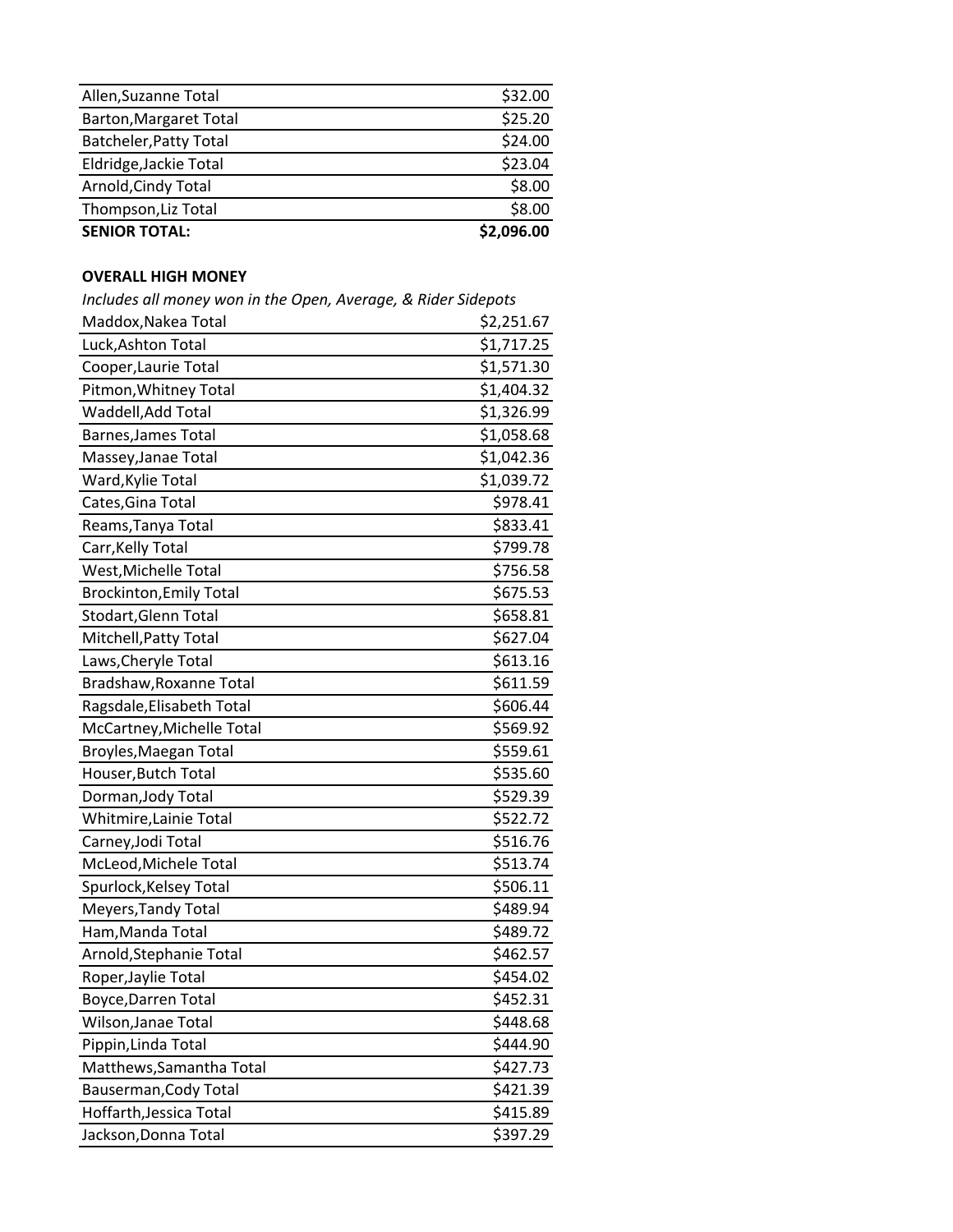| Brooks, Tammy Total        | \$387.97 |
|----------------------------|----------|
| Sizemore, Ashley Total     | \$385.31 |
| Speer, Mylee Total         | \$385.02 |
| Smith, Michael Total       | \$383.32 |
| Alexander, Molly Total     | \$372.80 |
| Olsen, Ritchie Total       | \$323.52 |
| Zancanella, Reann Total    | \$318.78 |
| Mankin, Jana Total         | \$317.87 |
| Matthews, Jaylie Total     | \$317.01 |
| Roberts, Katie Total       | \$313.45 |
| Shupert, Cheryl Total      | \$311.92 |
| Crowder, Tammy Total       | \$294.16 |
| Terry, Christy Total       | \$290.08 |
| Shipman, Denise Total      | \$287.49 |
| White, Beth Total          | \$279.72 |
| Mitchell, Rene Total       | \$276.28 |
| Spencer, Tena Total        | \$274.44 |
| Martin, Donna Total        | \$270.82 |
| Greenlees, Tonia Total     | \$269.19 |
| Ford, Hallie Total         | \$264.18 |
| Johnson, Kristie Total     | \$256.87 |
| Bextermueller, Maria Total | \$251.53 |
| Wyllia, Megan Total        | \$238.83 |
| Gattis, Shannon Total      | \$233.27 |
| Culley, Dene Total         | \$232.88 |
| Small, Ardania Total       | \$223.15 |
| Spurlock, Samantha Total   | \$212.38 |
| Hill, Julie Total          | \$209.47 |
| Pipkins, Bailey Total      | \$195.63 |
| Tackett, Lacy Jo Total     | \$192.66 |
| Thomas, Kindra Total       | \$192.66 |
| Curtis, Connie Total       | \$162.78 |
| Townsend, Carol Total      | \$161.93 |
| Withrow, Ashlie Total      | \$161.76 |
| Kay, Linda Total           | \$149.84 |
| Heidt, Kelli Total         | \$147.52 |
| Andrews, Josh Total        | \$146.94 |
| Roston, Joyce Total        | \$146.78 |
| Butler, Nikki Total        | \$145.04 |
| Froehlich, Derek Total     | \$141.68 |
| Bishop, Dawn Total         | \$141.26 |
| Pense, Denise Total        | \$139.95 |
| Brown, Judy Total          | \$139.86 |
| Oakley, Kellye Total       | \$138.14 |
| Flynn, Ari-Anna Total      | \$128.44 |
| Hogan, Kim Total           | \$128.44 |
| Barrom, Daylee Total       | \$123.20 |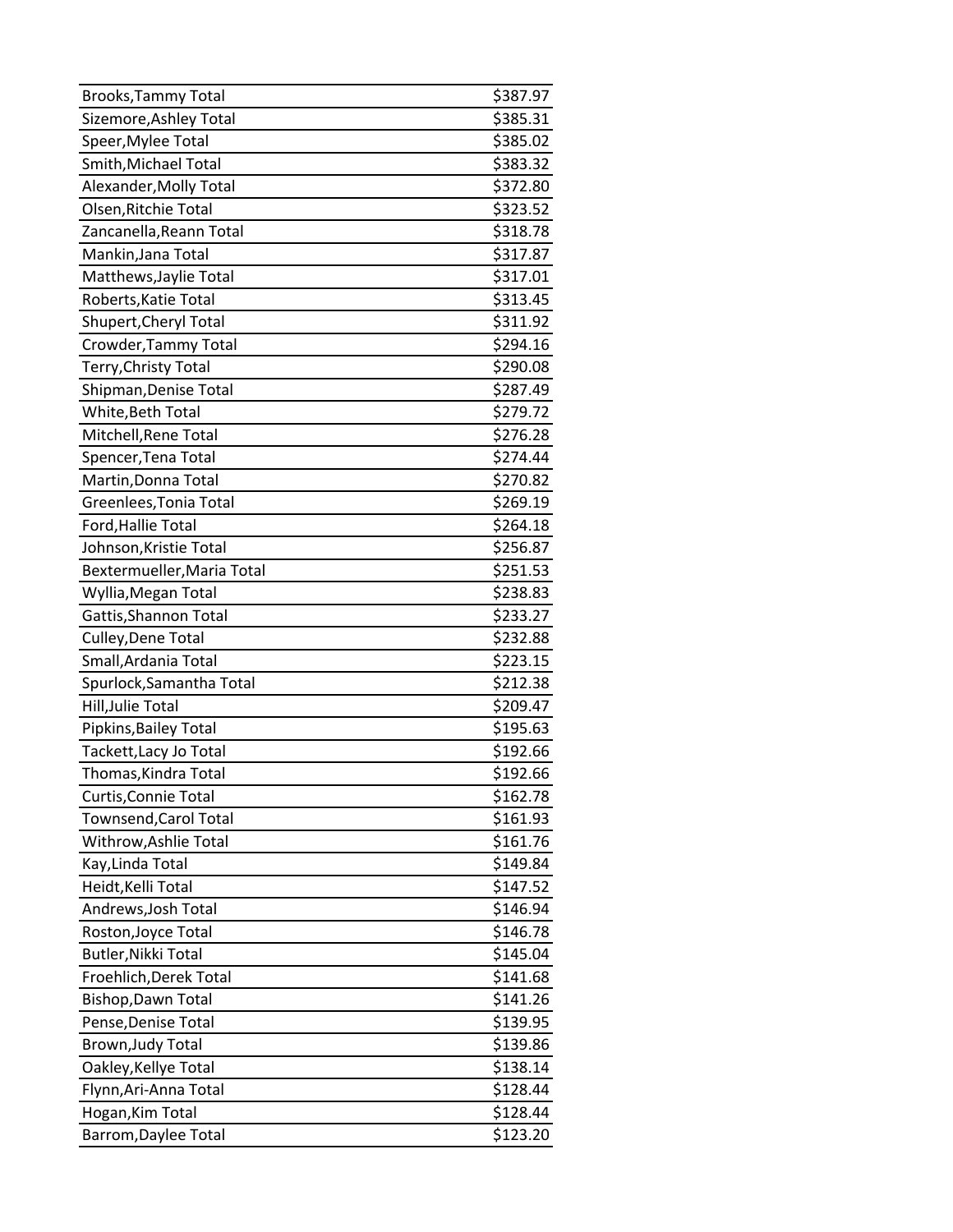| Engle, MaKayla Jo Total       | \$120.93 |
|-------------------------------|----------|
| Moore, Sunny Total            | \$118.56 |
| Barton, Margaret Total        | \$118.44 |
| Bockman, Katie Total          | \$115.92 |
| Clayton, Heather Total        | \$107.03 |
| Watson, Brooklyn Total        | \$106.26 |
| Carrell, Stephanie Total      | \$106.19 |
| <b>Bagwell, Connie Total</b>  | \$96.00  |
| Swink, Lyndie Total           | \$94.30  |
| Staggs, Michelle Total        | \$91.23  |
| Knight, Diane Total           | \$90.65  |
| Johnson, Tarrah Total         | \$85.01  |
| Shepherd, Cindy Total         | \$85.01  |
| Dodd, Dilynn Total            | \$84.00  |
| Hughes, Terry Total           | \$82.57  |
| Wilkes, Megan Total           | \$80.96  |
| Kling, Kelsey Total           | \$78.33  |
| Ford, Bryan Total             | \$77.70  |
| Nash, Jackie Total            | \$77.70  |
| Scott, Carri Lu Total         | \$73.39  |
| Haley, LeAnne Total           | \$72.00  |
| Hewett, Amanda Total          | \$68.81  |
| Lowrie, Kasey Total           | \$67.66  |
| <b>Watkins, Danny Total</b>   | \$66.00  |
| Owen, Debbie Total            | \$64.00  |
| Taylor, Jena Total            | \$61.16  |
| Kester, Nicole Total          | \$59.30  |
| Tindell, Sydney Total         | \$57.60  |
| Cole, Leslie Total            | \$56.16  |
| Seal, Angela Total            | \$53.35  |
| Van Lare, Caroline Total      | \$50.40  |
| Danzy, Katelyn Total          | \$48.00  |
| Lucas, Sherri Total           | \$48.00  |
| Scarberry, Sharla Total       | \$48.00  |
| Carter, Cherie Total          | \$46.62  |
| Moore, Sandi Total            | \$45.87  |
| <b>Acuff, Shelby Total</b>    | \$44.80  |
| Fulcher, Madison Total        | \$44.40  |
| Patty, Jennifer Total         | \$43.20  |
| Castor, Kenzie Total          | \$41.44  |
| <b>Williams, Bailey Total</b> | \$41.44  |
| Meier, Kristen Total          | \$39.20  |
| Duncan, Erin Total            | \$38.40  |
| Huggins, Abby Total           | \$38.40  |
| Stiles, Kemah Total           | \$37.44  |
| Johnson, Alli Total           | \$37.12  |
| Anderson, Haley Total         | \$36.72  |